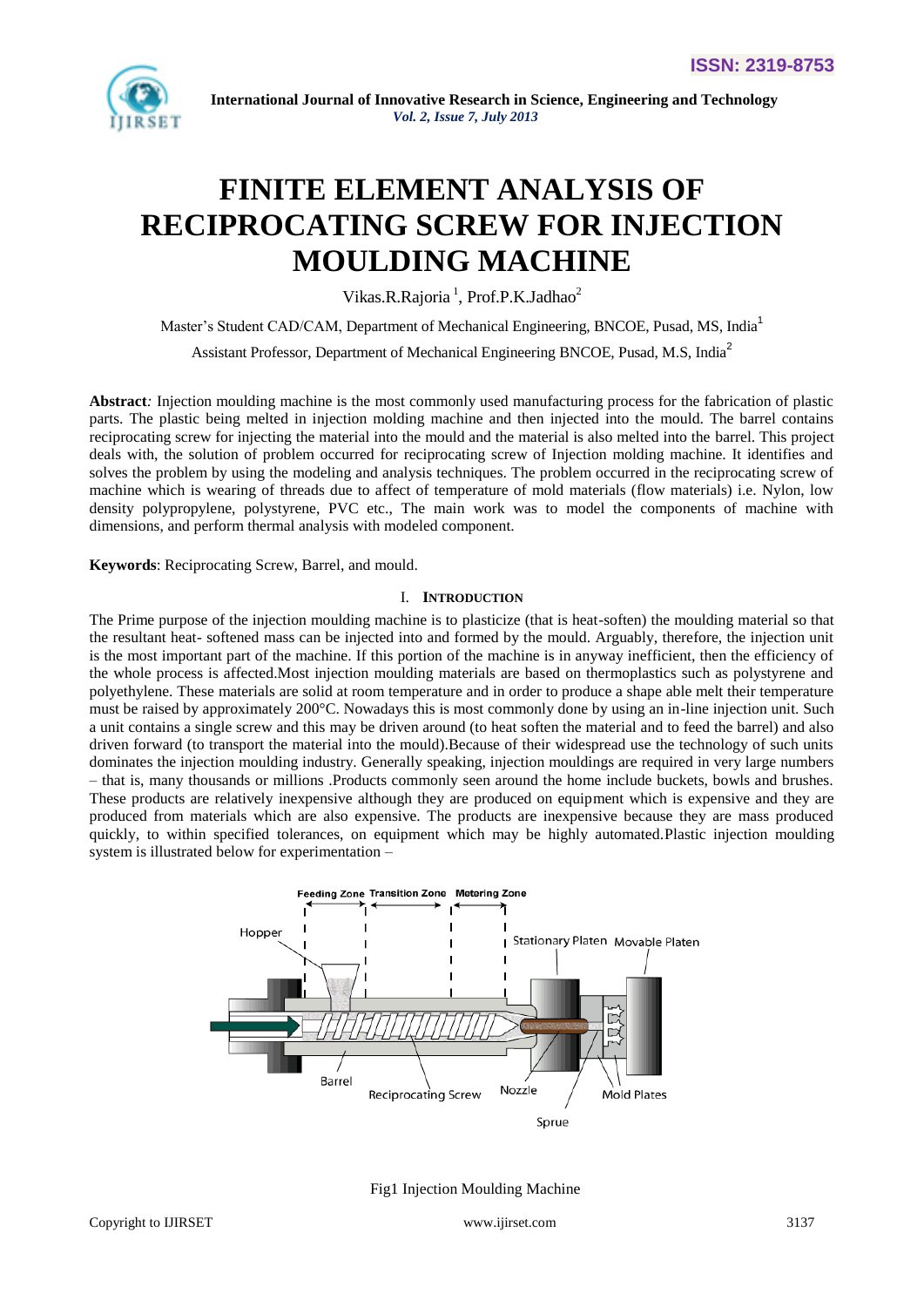

 Injection moulding is a manufacturing process for producing parts by injecting material into a mould. Injection moulding can be performed with a host of materials, including metals, glasses, elastomers confections, and most commonly thermoplastic and thermosetting polymers. Material for the part is fed into a heated barrel, mixed and forced into a mould cavity where it cools and hardens to the configuration of the cavity. Injection moulding, machine is the most commonly used manufacturing process for the fabrication of plastic parts. A wide variety of products are manufactured using injection moulding machine, such as plastics housings, consumer electronics, medical devices including valves and syringes which vary greatly in their size, complexity and application .The injection moulding process requires the use of an injection moulding machine, raw plastic parts, material, and a mould. The plastic is melted in the injection moulding machine and then injected into the mould, where it cools and solidifies into the final part. The barrel contains the mechanism for heating and injecting the material into the mould. This mechanism is usually a reciprocating screw. A reciprocating screw advance the material forward by either hydraulic or electric motor. During this process the material is melted by heat. The material enters the grooves of the screw. The screw completes the shot volume &returns to reverse position. Wearing of threads is the problem occurring in the reciprocating screw due to effect of high melting temperature and pressure of mould materials. Industries are having a temporary solution to make repair of threads on Lathe machine. This reduces weight and strength of screw resulting in misalignment in the assembly. The screw is the most crucial part of a machine. The material for screw is SAE 52100; other alternate materials used are SAE4340, SAE4040, and SAE1040.



**Fig . Reciprocating Screw**



Fig. meshed model of screw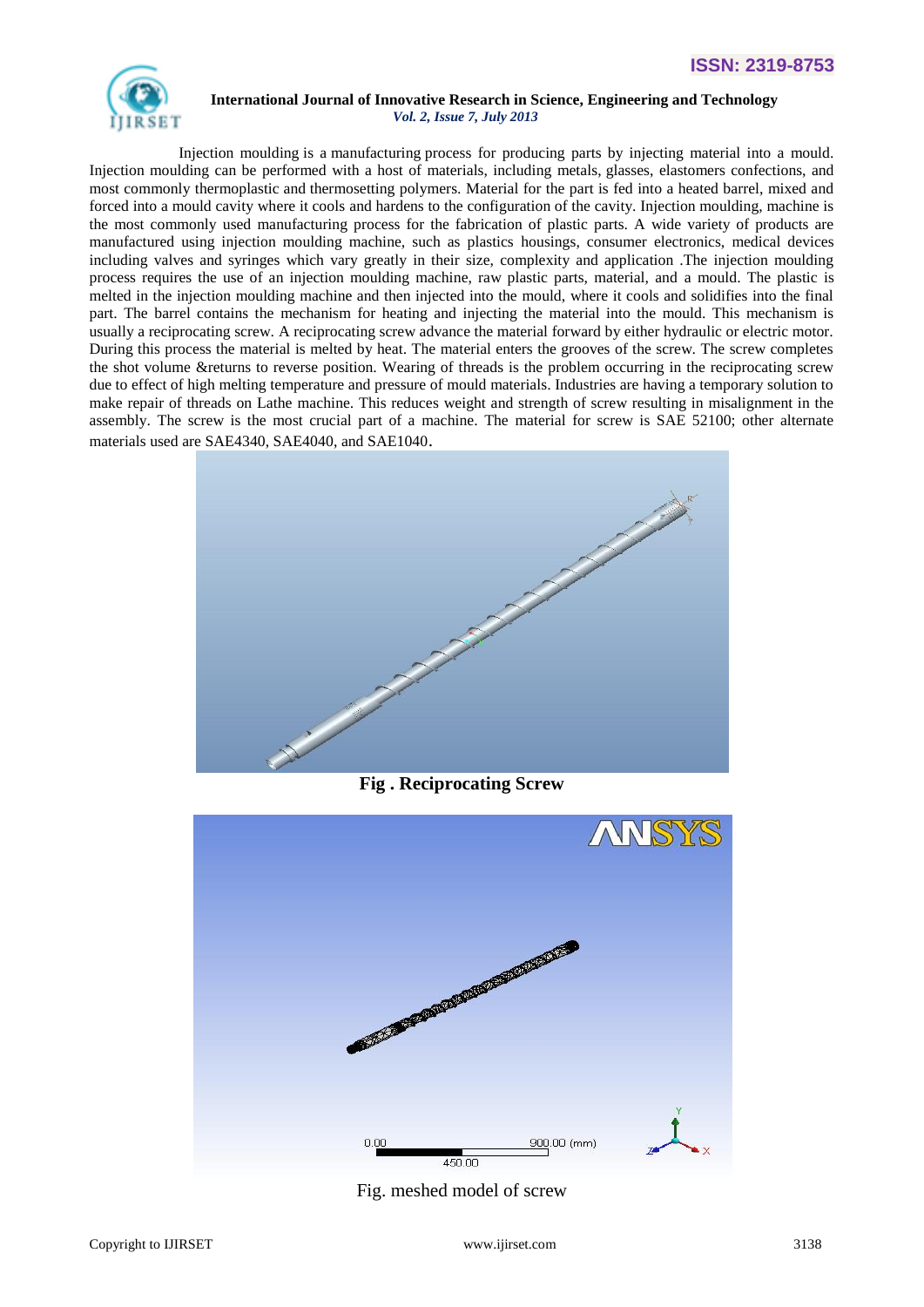



**Fig 6.7 Model > Transient Thermal > Figure (temperature at different zones)**



**Fig Model > Transient Thermal > Solution > Temperature > Figure**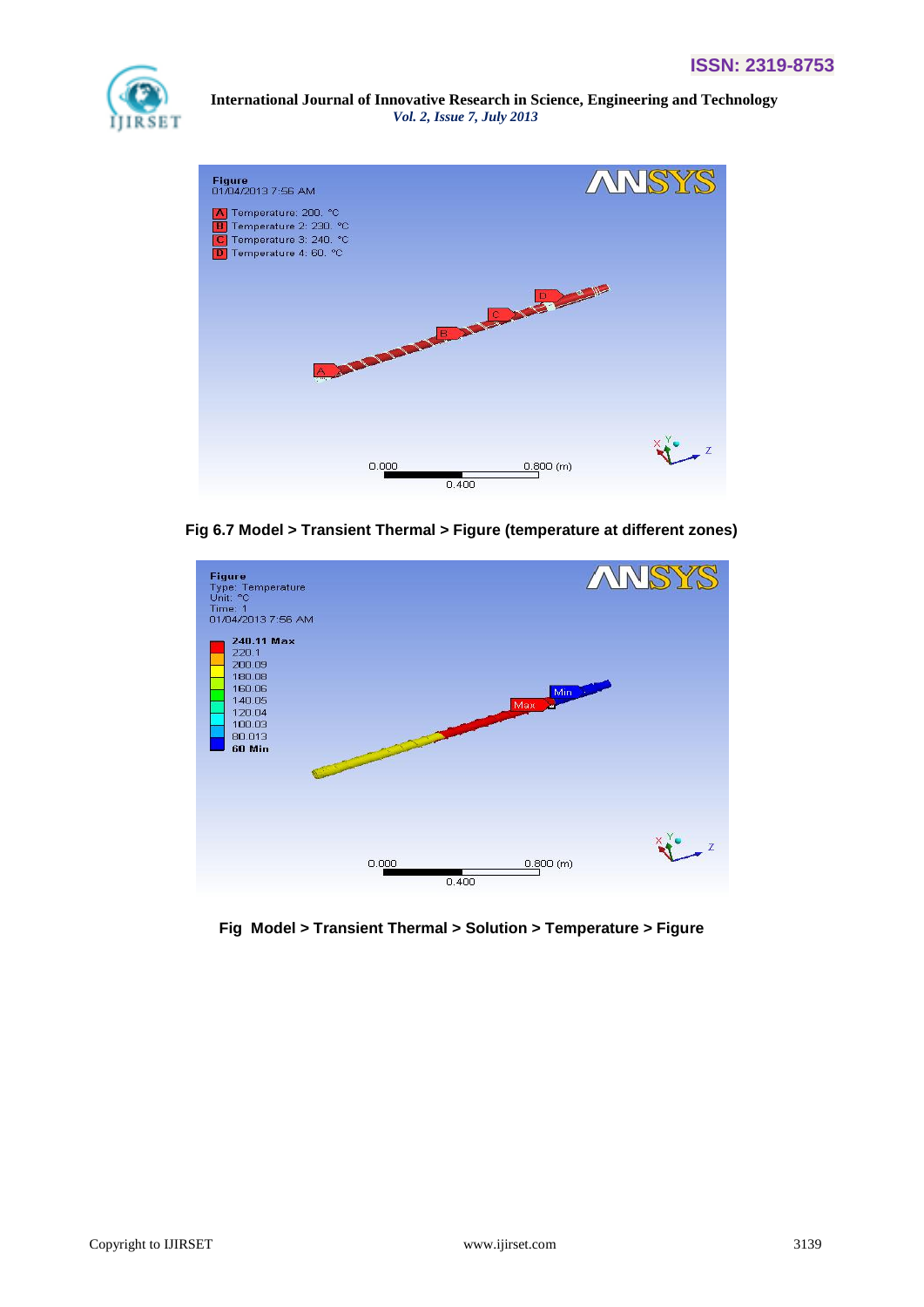



**Fig Model > Transient Thermal > Solution > Total Heat Flux > Figure**



**Fig Model > Transient Thermal > Solution > Directional Heat Flux > Figure**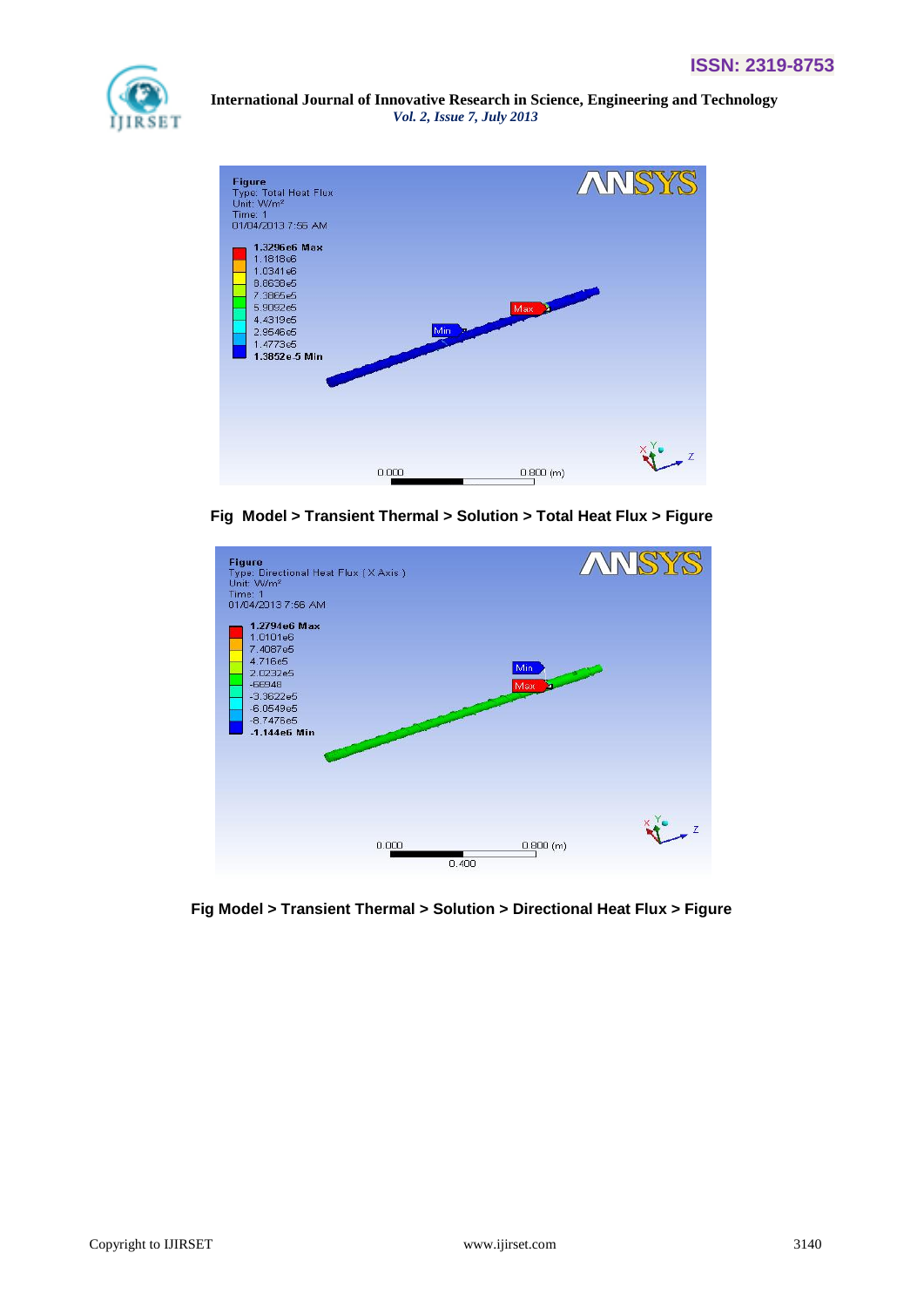

# **Input Parameters For Finite Element Analysis Of Screw Using ANSYS11.0 Materials for Reciprocating Screw (Physical Properties)**

|                | $P_{\text{H}}$ and $P_{\text{H}}$ are $P_{\text{H}}$ and $P_{\text{H}}$ and $P_{\text{H}}$ are $P_{\text{H}}$ and $P_{\text{H}}$ are $P_{\text{H}}$ |         |                                |                        |                     |                   |          |            |
|----------------|-----------------------------------------------------------------------------------------------------------------------------------------------------|---------|--------------------------------|------------------------|---------------------|-------------------|----------|------------|
| Materials      | Youngs                                                                                                                                              | Poisons | Density                        | Thermal                | Yield               | Ultimate          | Specific | Thermal    |
|                | modulus                                                                                                                                             | ratio   | $\frac{\text{kg}}{\text{m}^3}$ | Expansion              | Tensile             | Tensile           | heat     | conductivi |
|                | (PA)                                                                                                                                                |         |                                |                        | strength            | Strength          | $J/g-K$  | ty $W/m-K$ |
|                |                                                                                                                                                     |         |                                |                        | (PA)                | (PA)              |          |            |
| SAE52100       | $210\times10^{9}$                                                                                                                                   | 0.3     | 7810                           | $11.9\times10^{6} - 6$ | $9.1\times10^{8}$   | $672\times10^{6}$ | 0.475    | 46.6       |
| (EN41B)        |                                                                                                                                                     |         |                                |                        |                     |                   |          |            |
| SAE4340        | $205\times10^{6}$                                                                                                                                   | 0.292   | 7850                           | $12.3\times10^{6} - 6$ | $470\times10^{6}$   | $689\times10^{6}$ | 0.475    | 44.5       |
| (EN24)         |                                                                                                                                                     |         |                                |                        |                     |                   |          |            |
| <b>SAE4040</b> | $203\times10^{9}$                                                                                                                                   | 0.292   | 7810                           | $10.7\times10^{6} - 6$ | $350\times10^{6}$   | $632\times10^{6}$ | 0.473    | 42.7       |
| (EN8)          |                                                                                                                                                     |         |                                |                        |                     |                   |          |            |
| <b>SAE1040</b> | $200\times10^{9}$                                                                                                                                   | 0.292   | 7845                           | $11.3\times10^{4} - 6$ | $353.4\times10^{6}$ | $585\times10^{6}$ | 0.486    | 51.9       |
|                |                                                                                                                                                     |         |                                |                        |                     |                   |          |            |

# **Temperatures for mould materials applied at various Zones of Screw.**

|                      |          | <b>MOULD TEMPERATURES (° C)</b> |           |        |                          |
|----------------------|----------|---------------------------------|-----------|--------|--------------------------|
| <b>MATERIAL</b>      | T1       | T2                              | <b>T3</b> | T4     | <b>Applications</b>      |
|                      | (Meterin | (Compression                    | (Feed     | (Drive |                          |
|                      | g Zone)  | Zone)                           | Zone)     | Zone)  |                          |
| NYLON-66             | 240      | 275                             | 280       | 60     | Bushes, handles, wheels, |
|                      |          |                                 |           |        | Small housings           |
| <b>LOW DENSITY</b>   | 150      | 170                             | 190       | 60     | Kitchenware, covers &    |
| <b>POLYETHYLENE</b>  |          |                                 |           |        | containers               |
| <b>POLYPROPYLENE</b> | 200      | 230                             | 240       | 60     | Bottles, caps, handles,  |
|                      |          |                                 |           |        | automotive bumpers       |
| <b>FLEXIBLE PVC</b>  | 140      | 160                             | 170       | 60     | Electrical Wear house,   |
|                      |          |                                 |           |        | <b>Toys</b>              |
| <b>POLYSTERENE</b>   | 170      | 220                             | 230       | 60     | Electrical Housings,     |
|                      |          |                                 |           |        | Food Container & toys    |

II. EXPERIMENTAL RESULTS

# Results Using Screw Material And Mould Material.

Table 6.7.1 Result using screw material SAE 52100.

| <b>Property</b>                           | Nylon -66             | <b>LDPE</b>           | Polypropylen          | <b>Flexible PVC</b>   | Polystyerene        |
|-------------------------------------------|-----------------------|-----------------------|-----------------------|-----------------------|---------------------|
|                                           |                       |                       | e                     |                       |                     |
| Temp. °C                                  | Min: 59.167           | Min: 59.508           | Min: 59.318           | Min: 59.583           | Min: 59.356         |
|                                           | Max: 280.42           | Max: 190.5            | Max: 240.34           | Max: 170.25           | Max: 230.32         |
| Total Heat Flux W/m <sup>2</sup>          | Min:<br>$3.39e - 005$ | Min:<br>5.6631e-006   | Min:<br>8.9296e-006   | Min:<br>4.0805e-006   | Min:<br>2.8241e-005 |
|                                           | Max:<br>$2.1506e+006$ | Max:<br>$1.2708e+006$ | Max:<br>$1.7595e+006$ | Max:<br>$1.0753e+006$ | Max: $1.6618e+006$  |
| <b>Directional</b><br><b>Heat</b><br>Flux | Min:                  | Min:                  | Min:                  | Min:                  | Min:                |
| W/m <sup>2</sup>                          | $-1.7095e+006$        | $-1.0101e+006$        | $-1.3986e+006$        | $-8.5473e+005$        | $-1.3209e+006$      |
|                                           | Max:                  | Max:                  | Max:                  | Max:                  | Max: $1.0265e+006$  |
|                                           | $1.3285e+006$         | $7.85e+005$           | $1.0869e+006$         | $6.6423e+005$         |                     |

**Result using screw material SAE 4340.**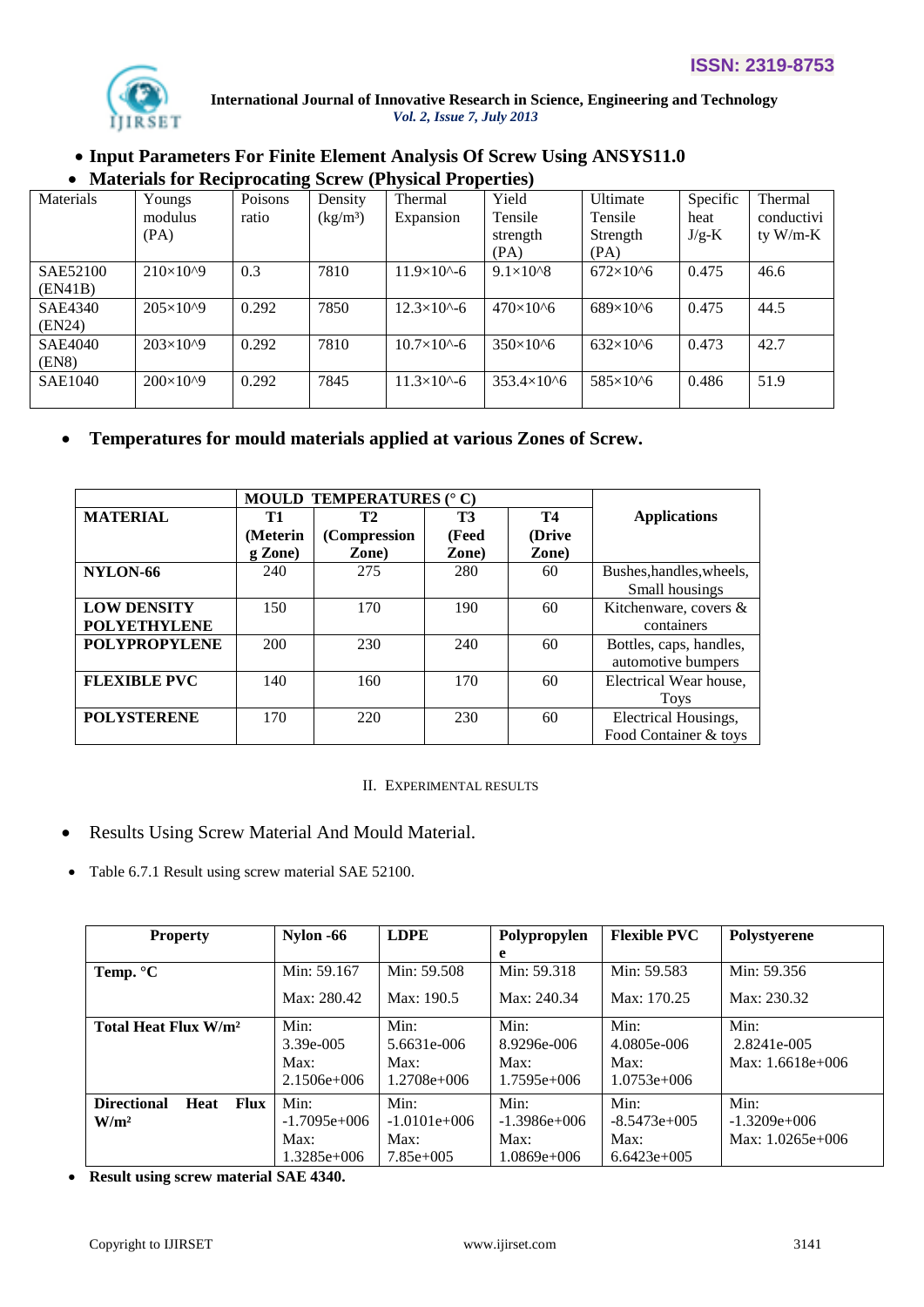| <b>Property</b>                            | Nylon -66                                       | <b>LDPE</b>                                     | Polypropylene                                     | <b>Flexible PVC</b>                          | Polystyerene                                 |
|--------------------------------------------|-------------------------------------------------|-------------------------------------------------|---------------------------------------------------|----------------------------------------------|----------------------------------------------|
| Temp. °C                                   | Min: $60$<br>Max: 280.14                        | Min: $60$<br>Max: 190.12                        | Min: $60$<br>Max: 240.11                          | Min: $60$<br>Max: 170.11                     | Min: 59.356<br>Max: 230.32                   |
| <b>Total Heat Flux</b><br>W/m <sup>2</sup> | Min:<br>3.6909e-005<br>Max:<br>$1.6935e+006$    | Min:<br>4.0819e-006<br>Max:<br>$1.0007e+006$    | Min:<br>5.8827e-006<br>Max:<br>$1.3856e+006$      | Min:<br>5.6324e-007<br>Max: 9.4795e+005      | Min:<br>6.4331e-006<br>Max: $1.5869e+006$    |
| <b>Directional</b><br>Heat Flux $W/m^2$    | Min:<br>$-1.4572e+006$<br>Max:<br>$1.6296e+006$ | Min:<br>$-8.6108e+005$<br>Max:<br>$9.6297e+005$ | Min:<br>$-1.1923e+0.06$<br>Max:<br>$1.3333e+0.06$ | Min:<br>$-7.0329e+005$<br>Max: $8.3675e+005$ | Min:<br>$-1.2614e+006$<br>Max: $9.8028e+005$ |

## **Result using screw material SAE 4040**

| <b>Property</b>                            | Nylon -66                                        | <b>LDPE</b>                                      | Polypropylene                                  | <b>Flexible PVC</b>                          | Polystyerene                                    |
|--------------------------------------------|--------------------------------------------------|--------------------------------------------------|------------------------------------------------|----------------------------------------------|-------------------------------------------------|
| Temp. $\mathrm{C}$                         | Min: $60$<br>Max: 280.14                         | Min: $60$<br>Max: 190.08                         | Min: $60$<br>Max: 240.11                       | Min: $60$<br>Max: 170.07                     | Min: $60$<br>Max: 230.11                        |
| <b>Total Heat Flux</b><br>W/m <sup>2</sup> | Min:<br>$4.0094e - 006$<br>Max:<br>$1.625e+0.06$ | Min:<br>1.696e-005<br>Max:<br>$9.6024e+005$      | Min:<br>1.3852e-005<br>Max:<br>$1.3296e+006$   | Min:<br>5.3961e-007<br>Max: $8.1251e+005$    | Min:<br>1.2749e-006<br>Max:<br>$1.2557e+006$    |
| <b>Directional</b><br>Heat Flux $W/m^2$    | Min:<br>$-1.3983e+006$<br>Max:<br>$1.5637e+006$  | Min:<br>$-8.2625e+005$<br>Max:<br>$9.2402e+0.05$ | Min:<br>$-1.144e+006$<br>Max:<br>$1.2794e+006$ | Min:<br>$-6.9913e+005$<br>$Max: 7.8186e+005$ | Min:<br>$-1.0805e+006$<br>Max:<br>$1.2083e+006$ |

## **Result using screw material SAE 1040.**

| <b>Property</b>                            | Nylon -66                                     | <b>LDPE</b>                                     | Polypropylene                                   | <b>Flexible PVC</b>                          | Polystyerene                                  |
|--------------------------------------------|-----------------------------------------------|-------------------------------------------------|-------------------------------------------------|----------------------------------------------|-----------------------------------------------|
| Temp. $\mathrm{C}$                         | Min: $60$<br>Max: 280.19                      | Min: 60<br>Max: 190.08                          | Min: $60$<br>Max: 240.11                        | Min: $60$<br>Max: 170.07                     | Min: $60$<br>Max: 230.11                      |
| <b>Total Heat Flux</b><br>W/m <sup>2</sup> | Min:<br>6.8747e-007<br>Max:<br>$1.9751e+006$  | Min:<br>6.8747e-007<br>Max:<br>$1.1671e+006$    | Min:<br>1.8369e-<br>006<br>Max: $1.616e+006$    | Min:<br>$6.401$ e-007<br>Max: $9.8757e+005$  | Min:<br>2.192e-006<br>Max: $1.5262e+006$      |
| <b>Directional</b><br>Heat Flux $W/m^2$    | Min:<br>$-1.6995e+006$<br>Max:<br>1.9006e+006 | Min:<br>$-1.0043e+006$<br>Max:<br>$1.1231e+006$ | Min:<br>$-1.3905e+006$<br>Max:<br>$1.5551e+006$ | Min:<br>$-8.4976e+005$<br>Max: $9.5032e+005$ | Min:<br>$-1.3133e+0.06$<br>Max: $1.4687e+006$ |

### III. **CONCLUSION**

Among all the steel Grades SAE 4040 (EN 8) is the most suitable material for processing of the mould materials as it exhibits the minimum heat flux generated while processing. Also the values of heat flux for SAE 4340 and SAE 4040 are approximately very close but the yield tensile strength values are:

FOR SAE 4340: 470×10^6 Pa.